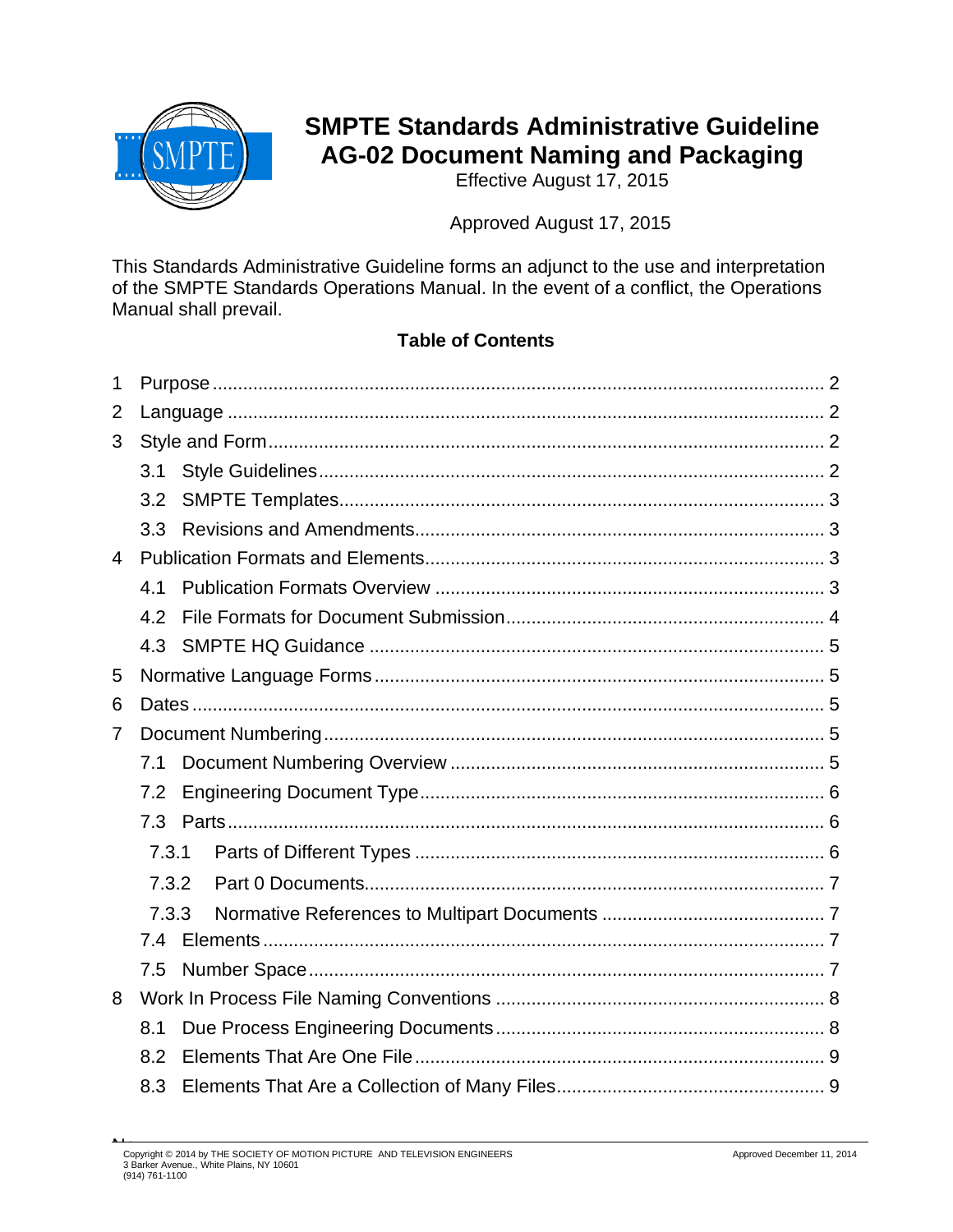| 9  |  |  |
|----|--|--|
|    |  |  |
|    |  |  |
|    |  |  |
|    |  |  |
|    |  |  |
|    |  |  |
|    |  |  |
|    |  |  |
|    |  |  |
| 10 |  |  |

## <span id="page-1-0"></span>**1 Purpose**

This Administrative Guideline defines the numbering format for SMPTE Engineering Documents and specifies the permitted file formats used during document development and publication. It also specifies other matters relating to SMPTE Engineering Documents with regard to language, style, format, document type, markups required at various stages of development, etc.

Files that show the differences between two versions of the same document are called "markups" in this Administrative Guideline. "Markup" is intended to cover a variety of terms including: "redline," "tracked changes," "blackline," etc.

## <span id="page-1-1"></span>**2 Language**

All SMPTE Engineering documents shall be written in U. S. English. Translations into other languages by SMPTE (or by 3rd parties authorized by SMPTE) are encouraged but not required. In the event of discrepancy, the original English language document shall be authoritative.

## <span id="page-1-2"></span>**3 Style and Form**

## <span id="page-1-3"></span>**3.1 Style Guidelines**

All Engineering Documents should follow the guidelines of the International Organization for Standardization (ISO) Directives with the following exceptions: In the event of a conflict, explicit provisions of SMPTE Operations Manuals and Administrative Guidelines shall prevail. Any variances from the ISO Directives shall be approved by the Director of Engineering or the Standards Vice President.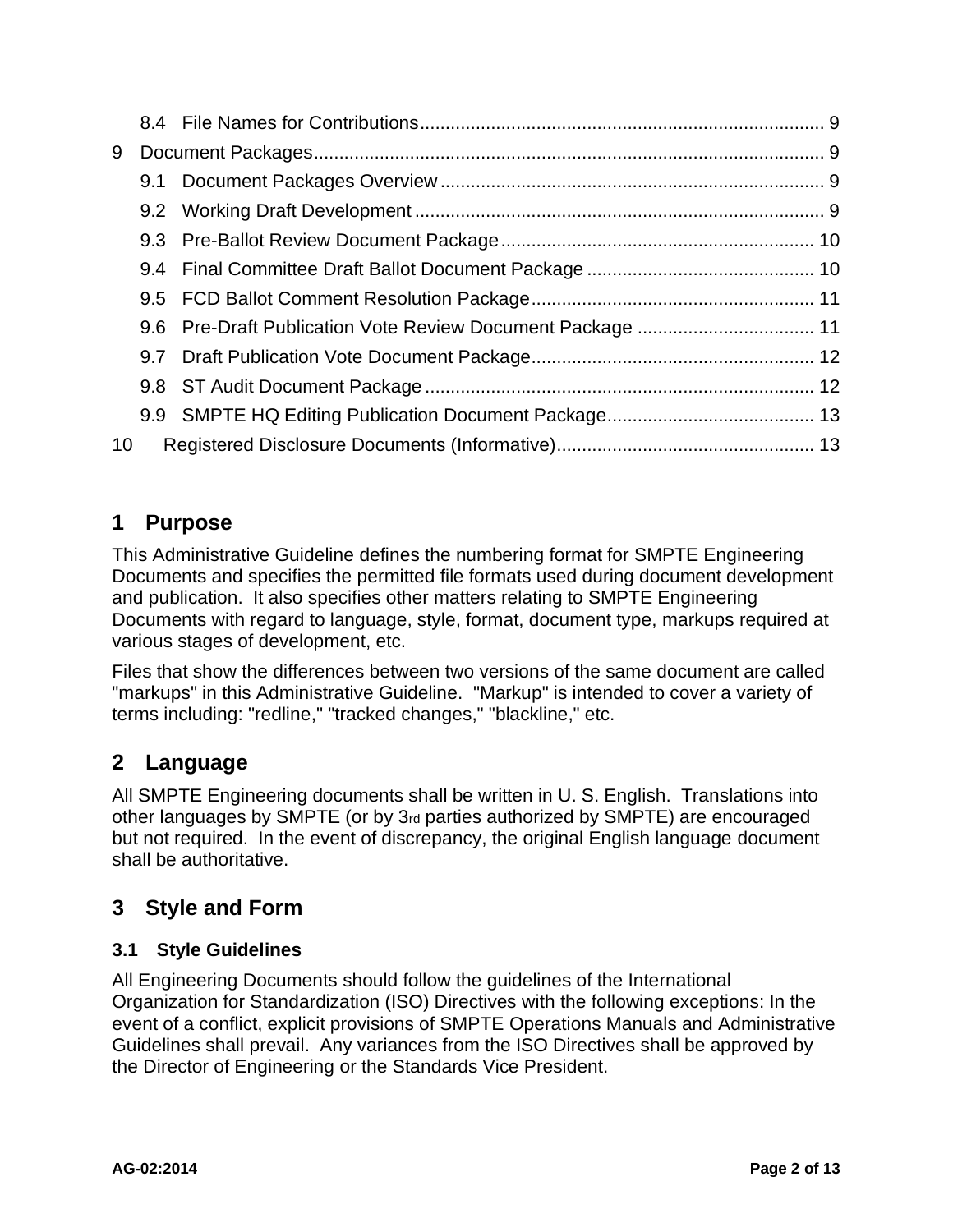Particular attention should be given to the following annexes of the ISO Directives, Part 2:

- Annex B, Basic reference works
- Annex C, Example of numbering of divisions and subdivisions
- Annex D, Drafting and presentation of terms and definitions
- Annex E, Drafting of the title of a document

The ISO Directives are available at: [http://www.iso.org/directives.](http://www.iso.org/directives)

## <span id="page-2-0"></span>**3.2 SMPTE Templates**

All new Engineering Documents shall use the appropriate, approved SMPTE template. (See Administrative Guideline AG-04 Engineering Document Templates.) This will ensure proper revision management through and including final publication. Document templates can be found in the Standards Community document repository.

## <span id="page-2-1"></span>**3.3 Revisions and Amendments**

A revision of an Engineering Document may use the original template if the resulting prose is identical to that resulting from use of the current template and the Standards Vice President or Director of Engineering agree to the use of the original publication template.

For a revision of an Engineering Document, the Project Group should start with the Publication Master, which usually can be obtained from SMPTE HQ. The Project Group may, at its discretion, recreate the original document, as published, if an editable master cannot be found. The Project Group is encouraged to follow the ISO Directives but is under no obligation to do so.

An Amendment shall use the current template.

## <span id="page-2-2"></span>**4 Publication Formats and Elements**

## <span id="page-2-3"></span>**4.1 Publication Formats Overview**

SMPTE Engineering Documents may be published on paper or in various electronic formats and may comprise one or more separate elements. An Engineering Document always shall include a single prose element and may include other elements such as XML, spreadsheets, media files, and so forth. The collection of elements, regardless of formats employed, is the "Engineering Document" as a whole, and all elements shall be clearly identified in the prose element (see Section [7.4](#page-6-2) [Elements\)](#page-6-2). Any change to any element constitutes a change to the Engineering Document. The Project Group and the Technology Committee shall determine the number of elements for publication. The Director of Engineering shall determine the distribution media for all published documents. The format of publication shall alter neither the relevance of, nor the processes that otherwise are required for approval of, an Engineering Document.

Engineering Document Elements may be packaged as one or more Elements using ZIP to facilitate the organization and distribution of the component files.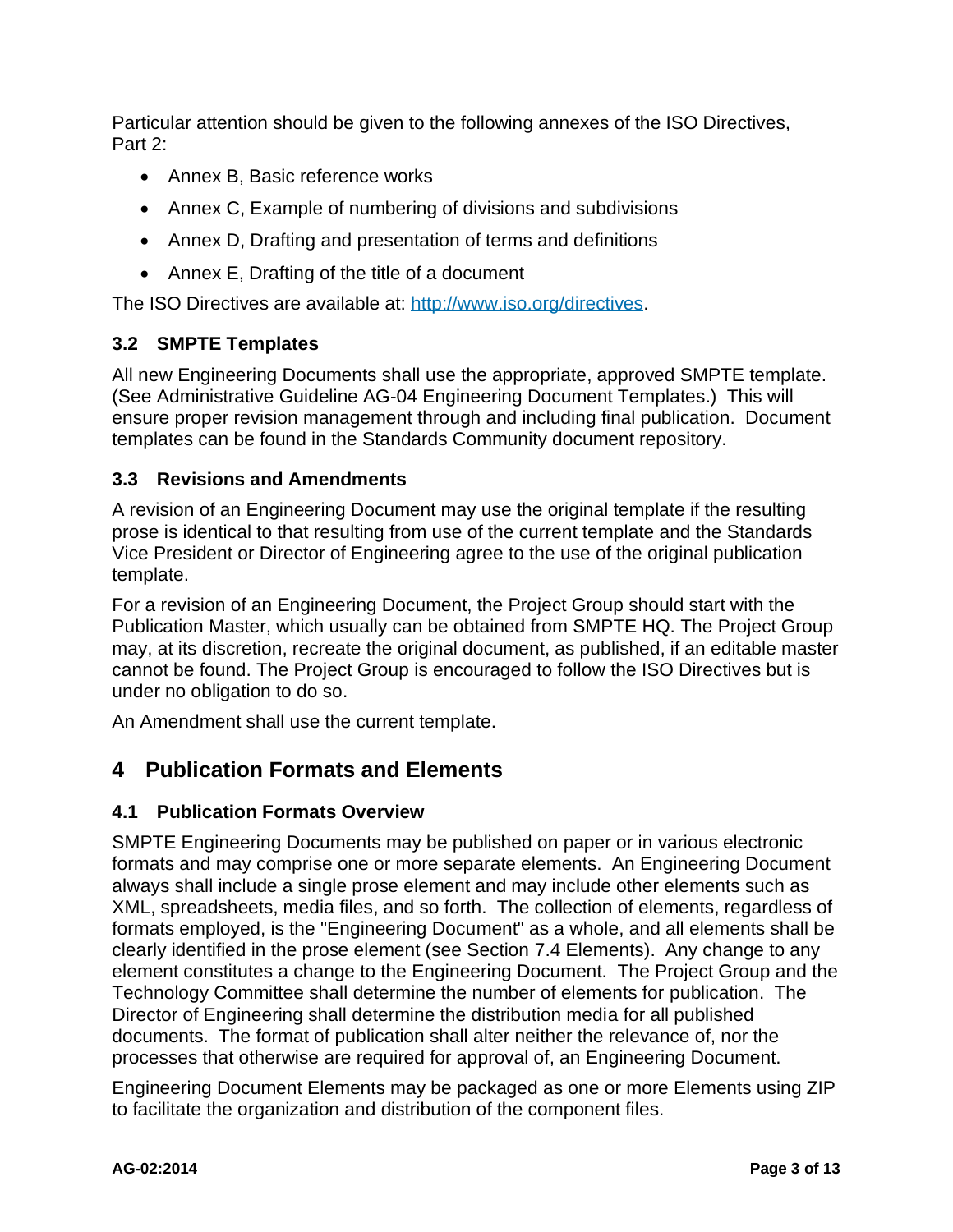#### <span id="page-3-0"></span>**4.2 File Formats for Document Submission**

Engineering Documents and other contributed documents shall be submitted to a Technology Committee or its subgroups in a limited set of file formats. The following formats are approved:

#### **Prose and Embedded Tables:** doc and .docx

Engineering Documents should use Office 2007 formats (.docx) for Prose and tabular documents. Engineering Documents may use Office 2003 formats (.doc) as needed. The Project Group shall determine which format to use on a projectby-project basis. Conversions between Office 2003 and Office 2007 formats are not perfect. To minimize the risk of unintended artifacts, conversion between formats is not required.

#### **Adobe Acrobat** (.pdf)

Adobe Acrobat files may be contributed but shall be accompanied by editable files for all the elements in the document (prose, tables, drawings, etc.) to permit further revision.

#### **Spreadsheet:** .xls and .xlsx

The Project Group shall decide which spreadsheet format (.xls or .xlsx) to use for each project. The preferred format is .xlsx.

#### **XML**

Any document conforming to W3C Extensible Markup Language (XML) 1.0 (Fifth Edition) or W3C Extensible Markup Language (XML) 1.1 (Second Edition) may be submitted.

The namespaces of all normative XML elements used in XML documents shall have a corresponding normative reference in the prose.

The file extension shall be ".xml", unless otherwise specified by the defining specification of the document or by an appropriate IANA media type registration.

Documents conforming to the following XML-based specifications are specifically allowed:

- W3C XML Schema Part 1: Structures Second Edition (file extension: .xsd)
- W3C Web Services Description Language (WSDL) 1.1
- XML Metadata Interchange (XMI), any Formally Released Version (http://www.omg.org/spec/XMI/)

**Drawings:** .vsd, vsdx, .dwg and .emf

**Images:** For new projects .jpg, .jpeg, .png, .tif and .tiff are approved image formats. Revisions of existing documents may continue to use .bmp.

**Media files:** Any audio, video or image media format documented by SMPTE, whether in an Engineering Document or an RDD, or any other media format that is commonly used, widely available, and appropriate for the user community for which the Engineering Document has been created.

**Other non-prose elements:** .txt and program source formats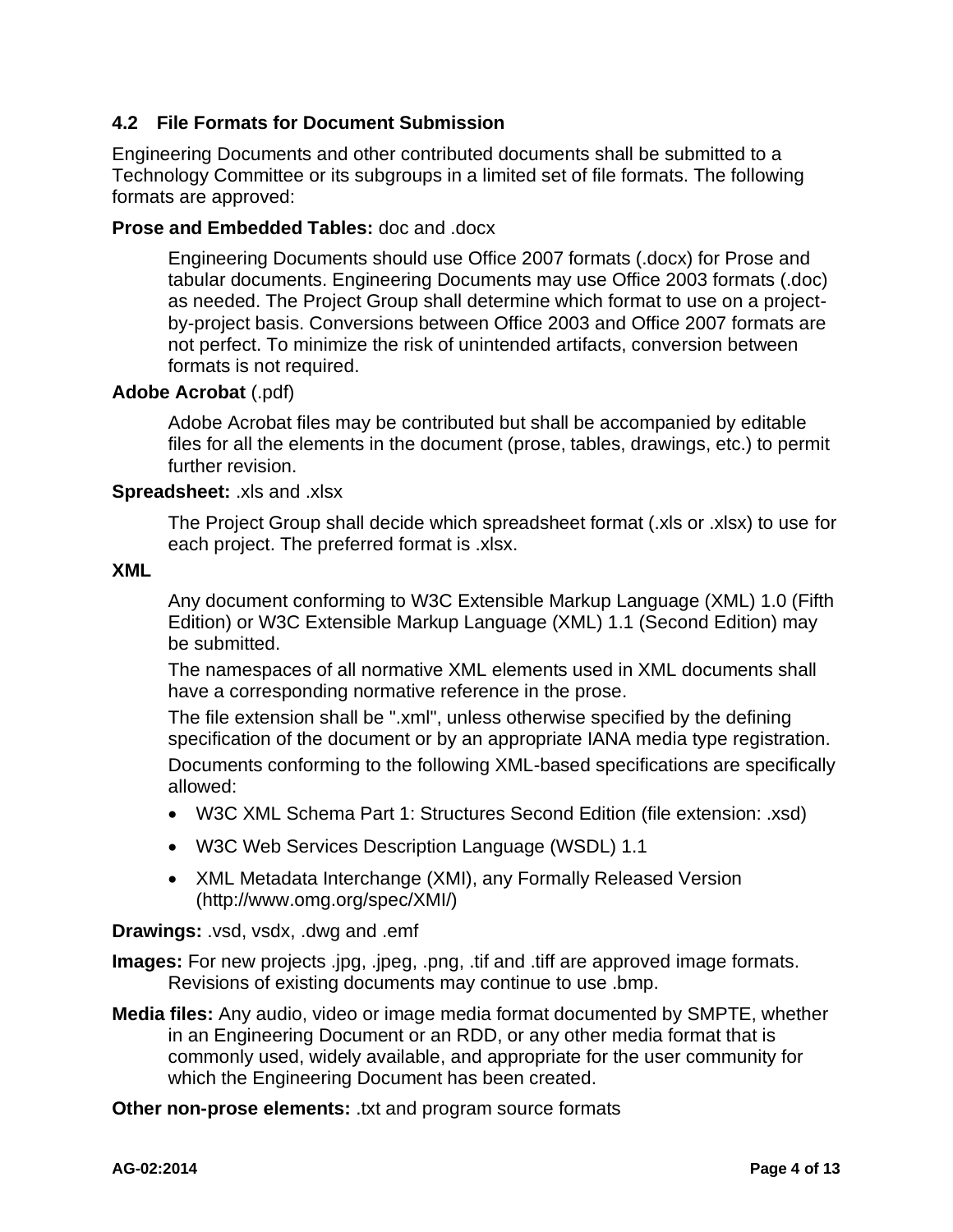## <span id="page-4-0"></span>**4.3 SMPTE HQ Guidance**

The Director of Engineering shall store and process documents in the format chosen by a Project Group and/or Technology Committee. The Director of Engineering shall ensure that copies of the editable source documents are maintained for all published Engineering Documents. The editable publication master should be made available by the Director of Engineering when a Revision or Amendment project is started.

## <span id="page-4-1"></span>**5 Normative Language Forms**

Normative information in a SMPTE Engineering Document may take the language form of prose, tables, figures, formal languages (e.g., mathematical formulae, BNF, XML, pseudo code), and other language forms. Mathematical formulae shall follow the definitions documented in ISO 80000-2 when possible. When ISO 80000-2 is not sufficient (e.g., BNF, XML Schema, etc.), a Normative Reference for the mathematical definitions used shall be provided. Such Normative Reference shall comply with the provisions of the SMPTE Standards Operations Manual and AG-03 Normative References.

When language forms other than prose are present, the prose shall state whether the language is normative or informative. Normative provisions shall be enabled explicitly (e.g., "The dimensions of figure 1 shall be used."). The presence of non-prose information without prose conformance language shall be deemed informative.

## <span id="page-4-2"></span>**6 Dates**

In accordance with ISO 8601-2004, all dates shall be represented in the form YYYY-MM-DD as numeric digits (e.g. 2009-04-23 to indicate April 23, 2009).

## <span id="page-4-3"></span>**7 Document Numbering**

## <span id="page-4-4"></span>**7.1 Document Numbering Overview**

Document numbers shall be unique and uniform across all Engineering Document types. Versions of documents shall be identified by their year of publication and, optionally, their month of publication, appended with a separating colon (e.g., for document #1020: 1020:2009 or 1020:2009-04, the latter indicating publication in April, 2009). [Figure 1](#page-5-3) shows an example of the document numbering structure.

The Director of Engineering shall assign document numbers (or root document numbers, in the case of multipart documents). Document numbers may be assigned at the request of the Technology Committee Chair(s) at any time after a Project is approved and shall be assigned before a Final Committee Draft ballot is issued.

Older Engineering Documents may bear one-, two-, or three-digit document numbers or root document numbers. These numbers shall not be prepended with leading zeroes when formatted for printing, either in the document itself or in citations in other documents. Such document numbers shall be prepended with leading zeroes to fill them out to four digits, however, when used as part of an element's filename; the purpose is to facilitate sorting into numerical order.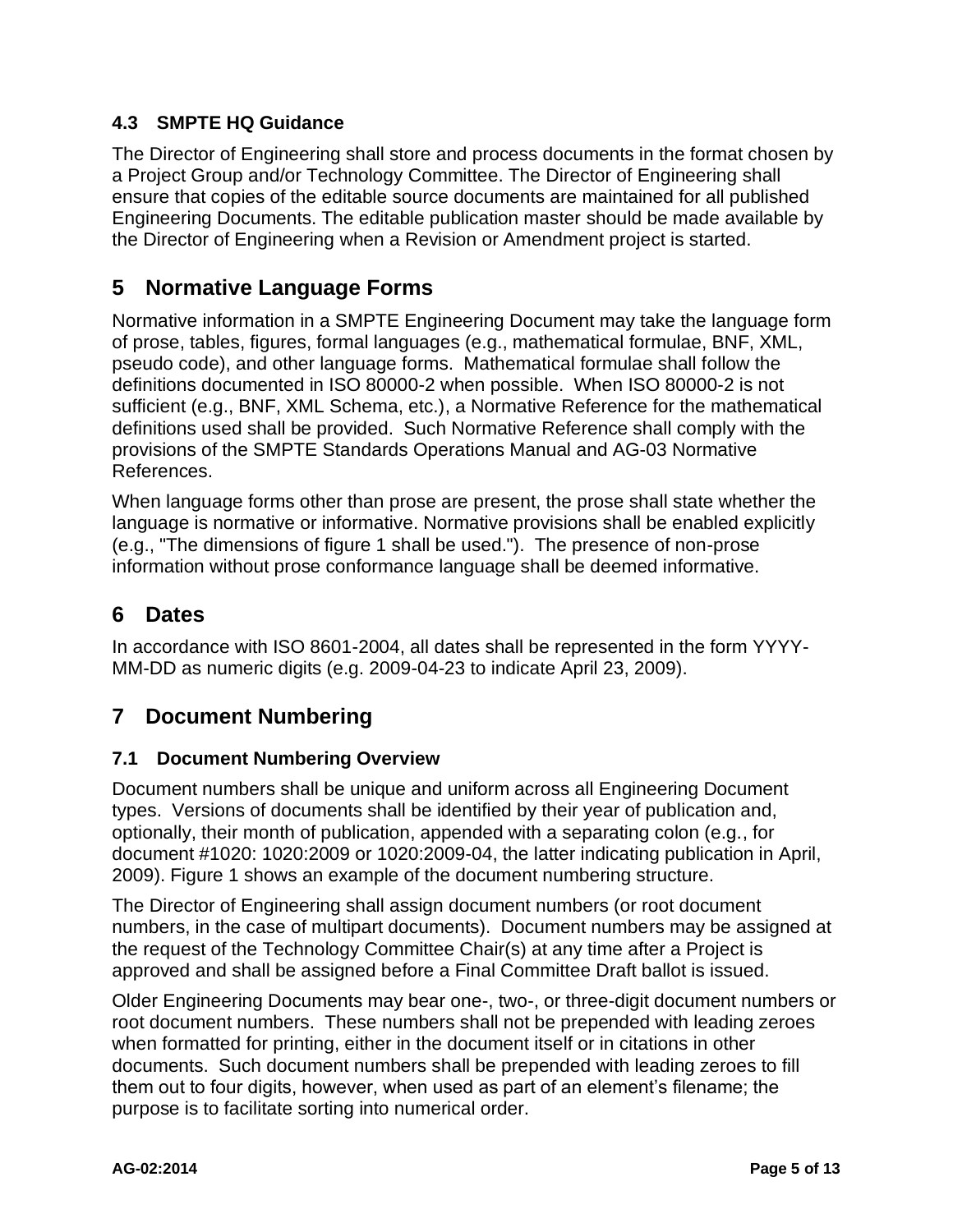

## **Figure 1 — Example Document Number**

#### <span id="page-5-3"></span><span id="page-5-0"></span>**7.2 Engineering Document Type**

The Type of Engineering Document (Standard, Recommended Practice or Engineering Guideline) shall be denoted by prepending a Type Designator, followed by a single space, to the document's root number. The Type Designator shall be as follows:

- ST Standard
- RP Recommended Practice
- EG Engineering Guideline

Although they are not Engineering Documents, Registered Disclosure Documents, Advisory Notes, Administrative Guidelines, and Engineering Reports shall bear Type Designators as follows:

- RDD Registered Disclosure Document
- AN Advisory Note
- AG Administrative Guideline
- ER Engineering Report
- OV Overview Document (Part 0 document)

RDDs and ERs shall be numbered using independent number spaces. The numbers shall be assigned by SMPTE Headquarters staff.

#### <span id="page-5-1"></span>**7.3 Parts**

Closely related Engineering Documents may be created as Parts. A Part of a document is a separate Engineering Document and shall be shown to be related to other documents by using the same root document number plus a suffix of a hyphen and the Part number to distinguish among Parts (e.g. 1020-2:2009, indicating document 1020, Part 2).

#### <span id="page-5-2"></span>**7.3.1 Parts of Different Types**

A multipart set of documents may include Parts of different types of Engineering Documents, including Standards, Recommended Practices, and Engineering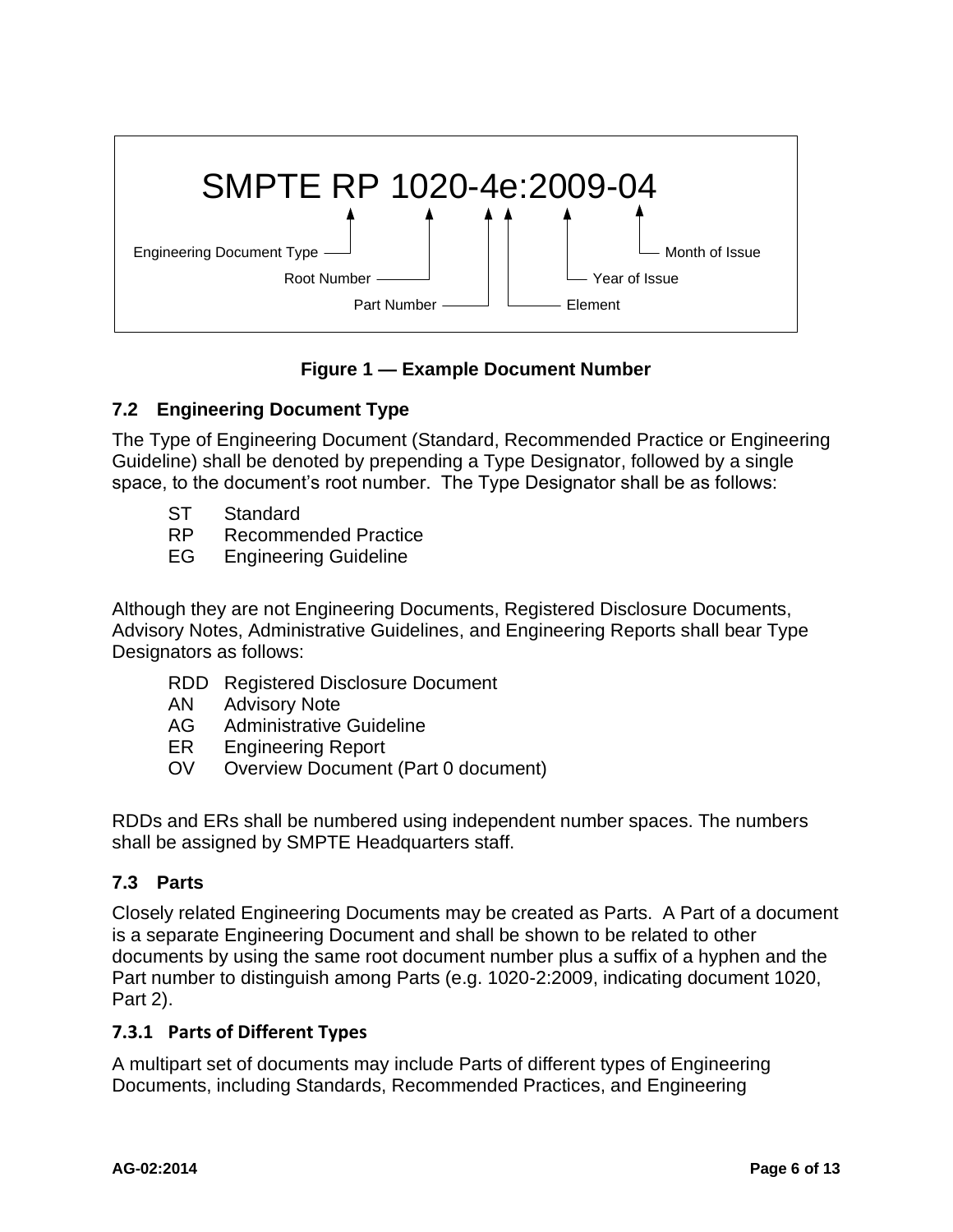Guidelines. Each Part's number shall include the appropriate document type designation (e. g. RP 2046-2:2009).

### <span id="page-6-0"></span>**7.3.2 Part 0 Documents**

A multipart set of documents should be supplemented by an informative Part 0, informally described as an "Overview Document," which shall describe the relationships among the Parts and may describe the relationships of the Parts to other Engineering Documents. Part 0 documents are not due process Engineering Documents;

Part 0 documents usually should be prepared by the authors of the related engineering documents in cooperation with SMPTE headquarters staff and the responsible Technology Committee and Project Group. Part 0 documents shall be maintained by the Director of Engineering in consultation with the Technology Committee Chair(s) and the author(s) of the Part 0 document. If new Parts are added to a multipart set, or if any of the Parts of the set are revised, Part 0 shall be revised at the same time. The Part 0 designation shall not be used for any Engineering Document. Part 0 documents shall not bear a Type designator (i.e. it is not an ST, RP or EG).

A Part 0 document should not contain forward-looking statements in regard to documents that are not ready for publication.

As a general guideline, Part 0 documents should use the following structure:

- a) an overview of the general application of the related engineering documents, in a language that can be understood by non-experts
- b) an overview of the scope of various related documents, with graphical representations, if appropriate
- c) an overview of the contextual relationships of various engineering documents

Examples of Part 0 documents: SMPTE 2052-0 or SMPTE 425-0.

#### <span id="page-6-1"></span>**7.3.3 Normative References to Multipart Documents**

Normative references to multipart documents always shall specify the individual Part or Parts being referenced and shall not reference the entire set by root number alone.

#### <span id="page-6-2"></span>**7.4 Elements**

Non-prose Elements of Engineering Documents (see Section [4](#page-2-2) [Publication Formats and](#page-2-2)  [Elements\)](#page-2-2) shall be designated using a lower case letter (e.g. 1020a:2009 and 1020b:2009). Media such as DVDs, as well as non-PDF formats, shall be clearly marked, as appropriate. The single prose element shall not receive a letter suffix.

#### <span id="page-6-3"></span>**7.5 Number Space**

All new Engineering Documents shall share a common root number space, starting with 2000, except for new Parts of multipart documents that have a one-, two- or three-digit root.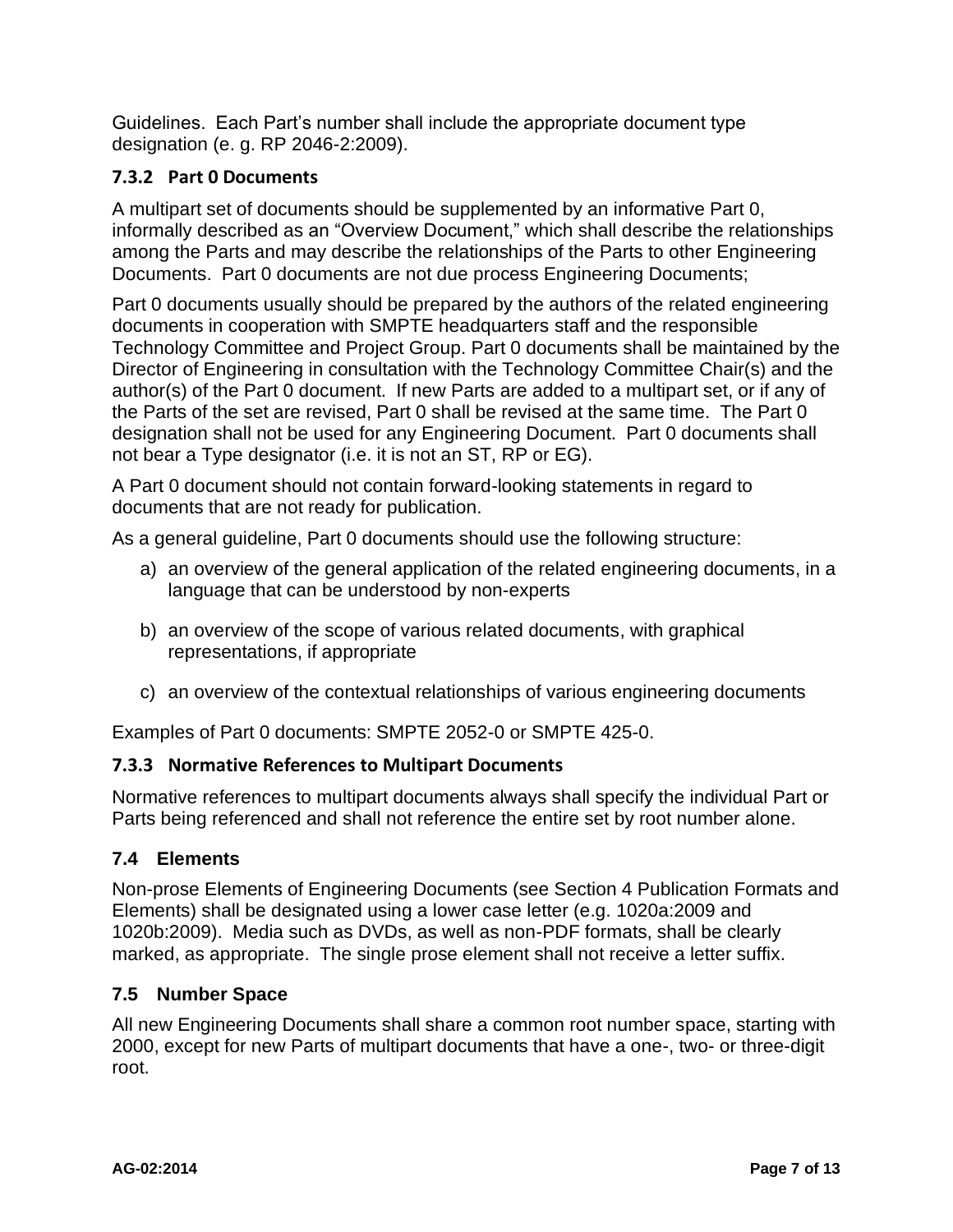In the past, each type of Engineering Document had its own number space. This presented difficulties when a Technology Committee determined that the document type had to be changed (for example, changing a Recommended Practice to a Standard) if the number in the new number space already was in use. To address this going forward, the block of numbers from 1000 to 1999 has been allocated.

If a Technology Committee determines that the classification of an Engineering Document with a one-, two- or three-digit root must be changed (e.g., from a Recommended Practice to a Standard) and there already is an Engineering Document with that number, the document whose classification is being changed shall have 1000 added to its root. For example, if the Technology Committee were to determine that Recommended Practice RP 222 should be changed to a Standard, its number would be changed to SMPTE ST 1222 because there already is a SMPTE ST 222.

Each of the other published document types (i.e., Registered Disclosure Documents, Advisory Notes, Administrative Guidelines, and Engineering Reports) shall have its own number space independent of Engineering Documents and of each other. They otherwise shall follow the rules for document numbering specified in this Administrative Guideline.

## <span id="page-7-0"></span>**8 Work In Process File Naming Conventions**

## <span id="page-7-1"></span>**8.1 Due Process Engineering Documents**

File names for due process Engineering Documents should be constructed as follows.

```
<group> "-" <state> "-" <type> "-" <number> [ "-" <part> ] [ <element> ] "-"
<description> "-" <date> [ "(" <note> ")" ] "." <extension>
```
Where:

<group> is the Group that authored the document (e.g., TC name, "31FS")

<state> is "WD" | "CD" | "FCD" | "DP"

<type> is "ST" | "RP" | "EG" | "RDD" | "AN" | "ER" | "OV" | "AG"

See section [7.2](#page-5-0) [Engineering Document Type](#page-5-0)

<number> is the SMPTE HQ staff-assigned document number

<part> is the optional part number

<element> is the optional element letter

- <description> is a brief indicator of subject, such as an abbreviated name of the document, which is constructed using only alpha characters, digits and "-". The description is a required element of the file name.
- <date> is the document version date, formatted ("YYYY-MM-DD") as defined in section [6](#page-4-2) [Dates.](#page-4-2)
- <note> is an optional string that can be used to annotate the file contents, e.g., "(clean)," "(markup)," "(package)," or similar information. The <note> shall be constructed using only alpha characters, digits, "-".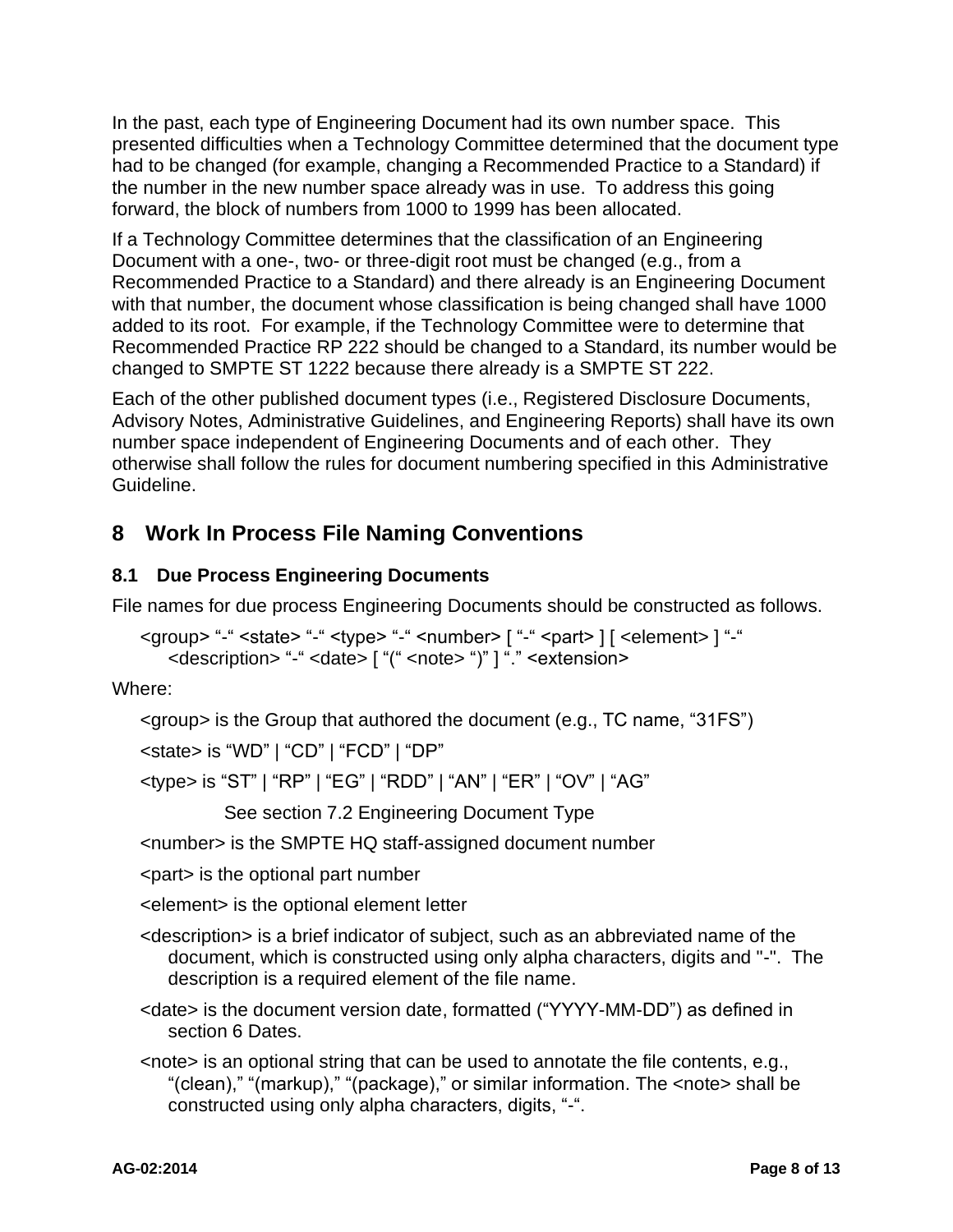<extension> is an approved extension. See section [4.2](#page-3-0) [File Formats for Document](#page-3-0)  **[Submission](#page-3-0)** 

Note: The <description> and <note> fields can use CamelCase or hyphens as word separators. The Document Editor and Project Chair need to consider both choices and make a decision based on the project name, any acronyms used, the length of the name and related factors.

### <span id="page-8-0"></span>**8.2 Elements That Are One File**

The Project Group should follow the recommendation in this section or the requirements in section [7](#page-4-3) [Document Numbering.](#page-4-3) The final publication name shall be assigned by the Director of Engineering.

#### <span id="page-8-1"></span>**8.3 Elements That Are a Collection of Many Files**

Elements that are a collection of files shall be aggregated into a single file that is a .zip file. The .zip file may contain other .zip files if necessary. The file name for the .zip file shall follow the rules outlined in section [8.2](#page-8-0) [Elements That Are One File.](#page-8-0) The names of the files in the .zip file shall be at the discretion of the Project Group. The Project Group may use the schemes defined in this AG. They should use a scheme that is appropriate for the files in the element.

#### <span id="page-8-2"></span>**8.4 File Names for Contributions**

File names for contributions that are not Engineering Documents shall be at the discretion of the individual or group making the contribution. The scheme in Section [8.1](#page-7-1) [Due Process Engineering Documents](#page-7-1) should be considered as a useful model. If these rules are used, the <state> should be "C."

For a new project, the document number and even the project short name may not be known. In this event, individuals making the contributions should use their judgment when naming files.

## <span id="page-8-3"></span>**9 Document Packages**

#### <span id="page-8-4"></span>**9.1 Document Packages Overview**

Various document packages are needed during the development process. In all cases, a document being reviewed or voted upon shall be the current draft which is the "clean" version.

In the event that any of the following is in conflict with the SMPTE Standards Operations Manual, the Operations Manual shall prevail.

#### <span id="page-8-5"></span>**9.2 Working Draft Development**

Section [3](#page-1-2) [Style and Form](#page-1-2) of this AG has guidance for the use of templates for new projects, Revisions and Amendments.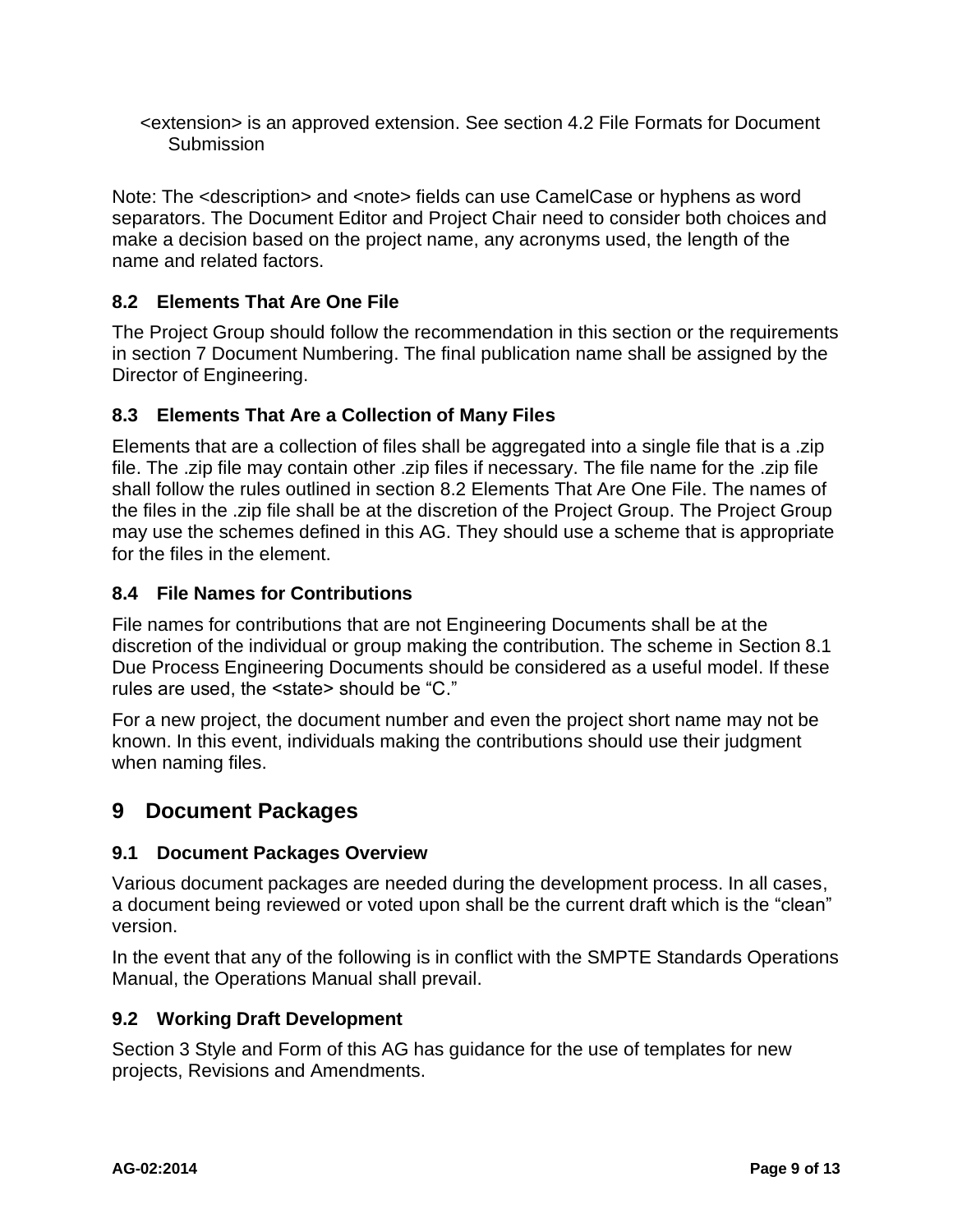For Revisions the process of converting an old document into the current template changes section numbering and alters the appearance of the original document, even though the content of the document has not changed. In this case, it is recommended that the conversion to the current template should be made before any other changes are made. The document editor should "accept all changes" to create a clean starting point (the "baseline draft") from which to track the technical and/or editorial revisions to the document.

During Working Draft development (an informal process), a Project Group may provide intermediate draft documents and markups for review within the Project Group. Intermediate document packages may include an informal Comment Resolution Record or a Comment Resolution Document.

The state of these draft documents shall be "WD." Project Groups should follow the recommendations and styles given in this Administrative Guideline for file names.

## <span id="page-9-0"></span>**9.3 Pre-Ballot Review Document Package**

The first step in the formal document process is the preparation of a Working Draft, which shall be marked as "WD." This document a package is provided by the Project Group to the Technology Committee Chair(s). This review is optional; See the Standards Operations Manual for guidance.

The document package shall contain a clean draft. In addition it may contain one of the following:

- For new documents, no original work exists, so a markup is not meaningful.
- For a Revision, the Project Group should provide a markup from the published document (the baseline draft) in the template to be used for the revision project.
- For an Amendment, the formal document is the list of changes to be made to the published document. A markup from the published document may be provided at the Project Group's discretion.
- If the document has one or more Element(s), the Element(s) or instructions for acquiring the Element(s) shall be included.

## <span id="page-9-1"></span>**9.4 Final Committee Draft Ballot Document Package**

Following Pre-Ballot Review, a Project Group should address all comments. See the comment resolution process in the Standards Operations Manual. When the Project Group agrees that the document is ready for ballot, it shall provide a Committee Draft ballot package marked as "CD" to the Technology Committee Chairs(s) that contains:

- A clean version of the Committee Draft document marked as "CD."
- For a new Engineering Document, a markup from the Pre-Ballot Review draft should be included if any changes have been made.
- For a Revision, a markup from the baseline draft should be included.
- If the document has one or more Element(s), the Element(s) or instructions for acquiring the Element(s) shall be included.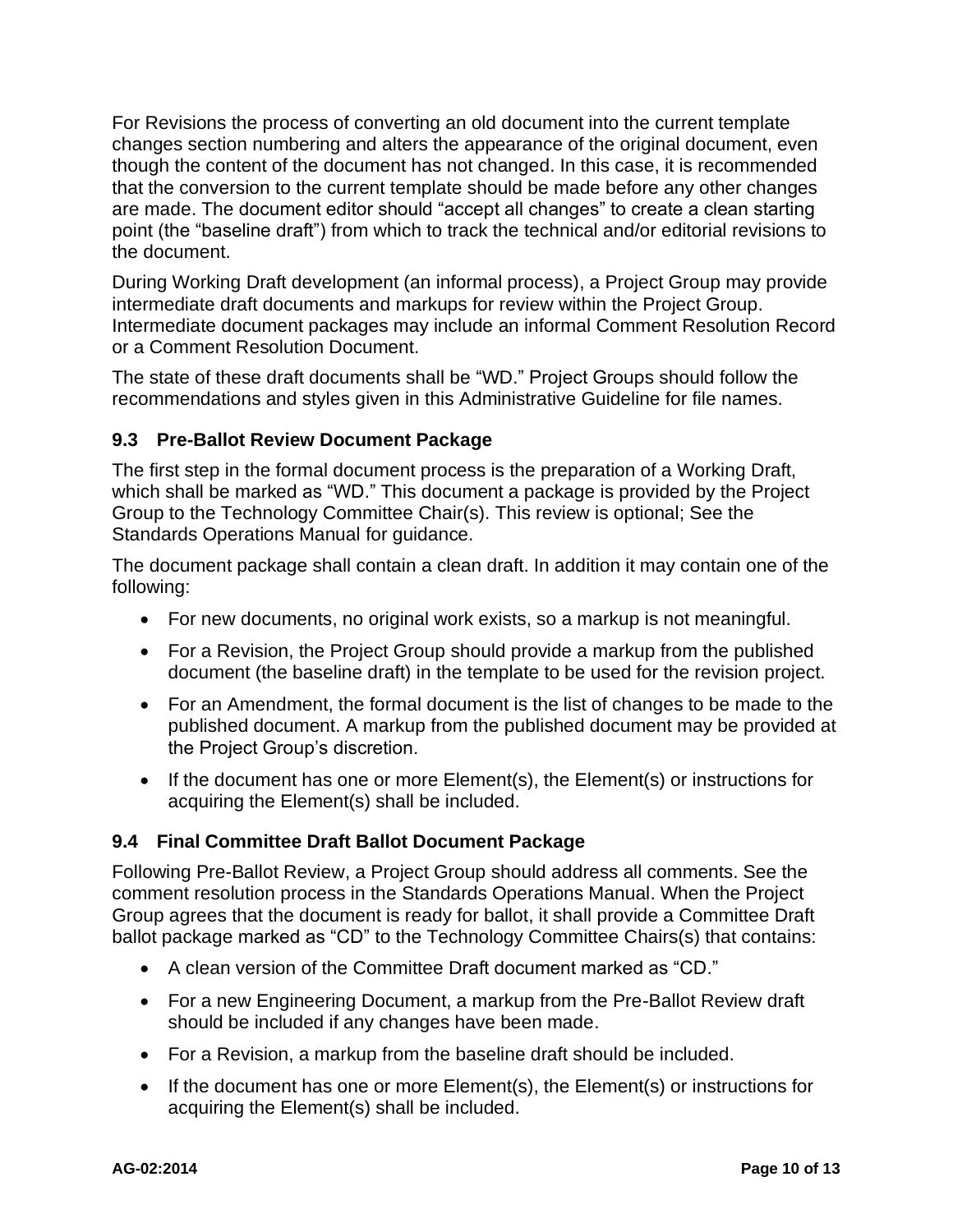When additional Final Committee Draft Ballot(s) are required, the Project Group shall submit a package to the Technology Committee Chair(s) that contains the following:

- A clean version of the Committee Draft document marked as "CD."
- A markup from the previous ballot may be included.
- For a Revision, a markup from the baseline draft should be included.
- If the document has one or more Element(s), the Element(s) or instructions for acquiring the Element(s) shall be included.
- A Comment Resolution Record is required. This should be the electronic comment resolution records kept on the SMPTE web site. In some situations the Project Group may wish to keep other records. See the Standards Operations Manual for guidance.

#### <span id="page-10-0"></span>**9.5 FCD Ballot Comment Resolution Package**

Note: If a document passes Final Committee Draft ballot with no comments, comment resolution, Pre-DP Review and a Draft Publication Vote are not required. See the Standards Operations Manual for guidance.

Incremental Comment Resolution within the Project Group may result in the need for multiple Drafts, Markups, and Comment Resolution Records or Comment Resolution Documents. These document packages shall contain:

- A clean version of the draft document. If the ballot passed, this shall be marked as "FCD." If the ballot failed, this shall be marked as "CD."
- A markup from the ballot document should be provided.
- For a Revision, a markup from the baseline draft should be included.
- If the document has one or more Element(s), the Element(s) or instructions for acquiring the Element(s) shall be included.
- A Comment Resolution Record is required. This should be the electronic comment resolution records kept on the SMPTE web site. In some situations the Project Group may wish to keep other records. See the Standards Operations Manual for guidance.

When Comment Resolution has been successfully completed, a Pre-DP Review follows. Comment resolution may include one or more Disposition Votes. See the Standards Operations Manual for guidance.

#### <span id="page-10-1"></span>**9.6 Pre-Draft Publication Vote Review Document Package**

Following comment resolution, the Project Group shall provide the Technology Committee Chair(s) a Pre-DP review package that contains:

- A clean version of the current Final Committee Draft document marked as "FCD."
- A markup from the Final Committee Draft ballot document.
- For a Revision, a markup from the baseline draft should be included.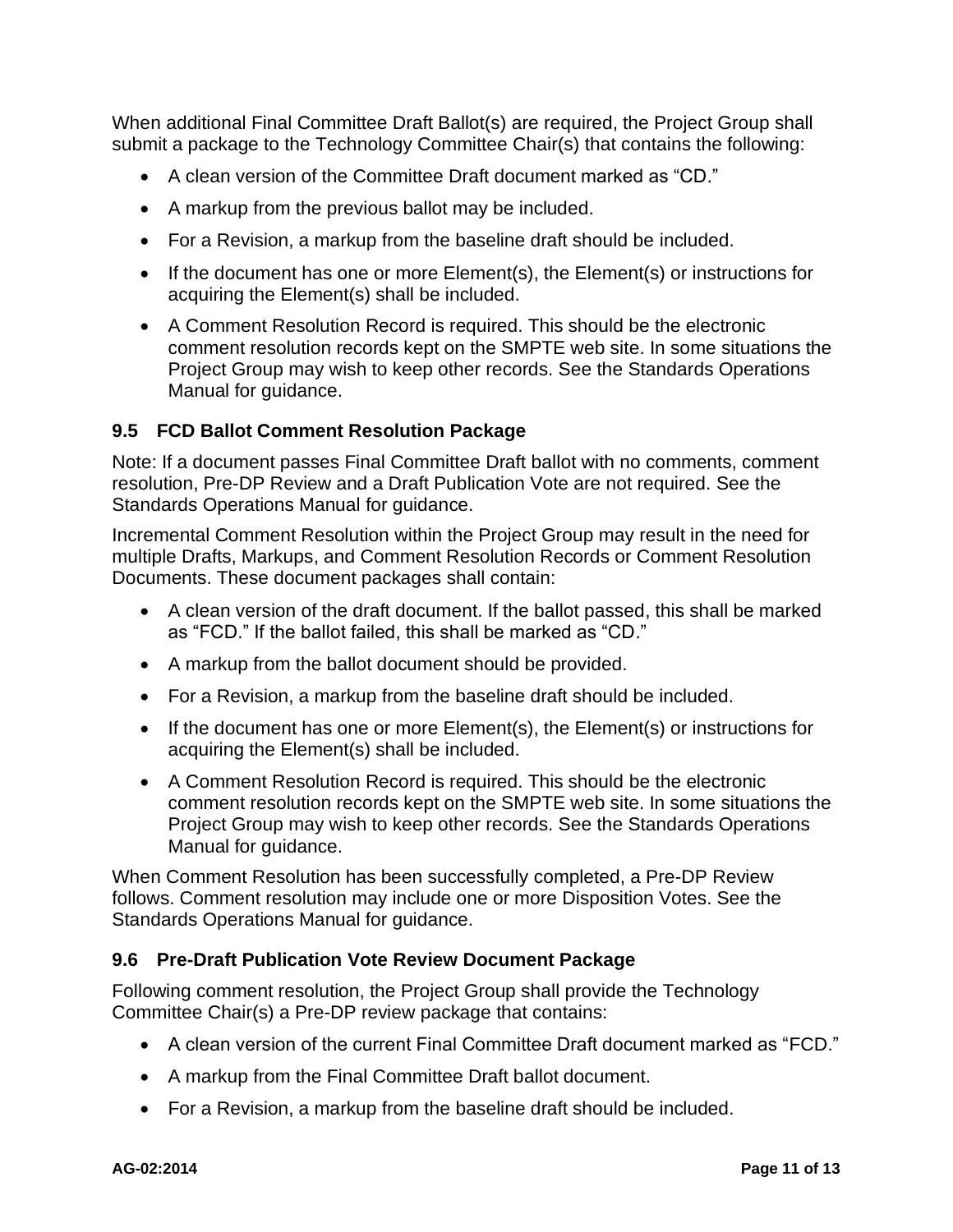- If the document has one or more Element(s), the Element(s) or instructions for acquiring the Element(s) shall be included.
- A Comment Resolution Record is required. This should be the electronic comment resolution records kept on the SMPTE web site. In some situations the Project Group may wish to keep other records. See the Standards Operations Manual for guidance.

## <span id="page-11-0"></span>**9.7 Draft Publication Vote Document Package**

Following the Pre-DP Review, the Project Group shall provide the Technology Committee Chair(s) a DP Vote package that contains:

- A clean version of the current Final Committee Draft document marked as "FCD."
- If changes were made as a result of the Pre-DP review, markup showing these changes shall be provided.
- For a Revision, a markup from the baseline draft should be included.
- If the document has one or more Element(s), the Element(s) or instructions for acquiring the Element(s) shall be included.
- A Comment Resolution Record is required. This should be the electronic comment resolution records kept on the SMPTE web site. In some situations the Project Group may wish to keep other records. See the Standards Operations Manual for quidance.

After a successful DP vote the Draft Publication Vote Package documents shall not be edited by the Project Group participants or the Technology Committee Chair(s) with the exception of changing the document status. If new editorial issues are found, these should be documented and given to SMPTE HQ (see section [9.9](#page-12-0) [SMPTE HQ Editing](#page-12-0)  [Publication Document Package.](#page-12-0))

## <span id="page-11-1"></span>**9.8 ST Audit Document Package**

This document package is the responsibility of the Technology Committee Chair(s) and shall contain:

- A clean version of the document marked as "DP."
- If the document has one or more Element(s), the Element(s) or instructions for acquiring the Element(s) shall be included.
- A Comment Resolution Record is required. This should be the electronic comment resolution records kept on the SMPTE web site. If the Project Group kept other records, these must be included. See the Standards Operations Manual for guidance.